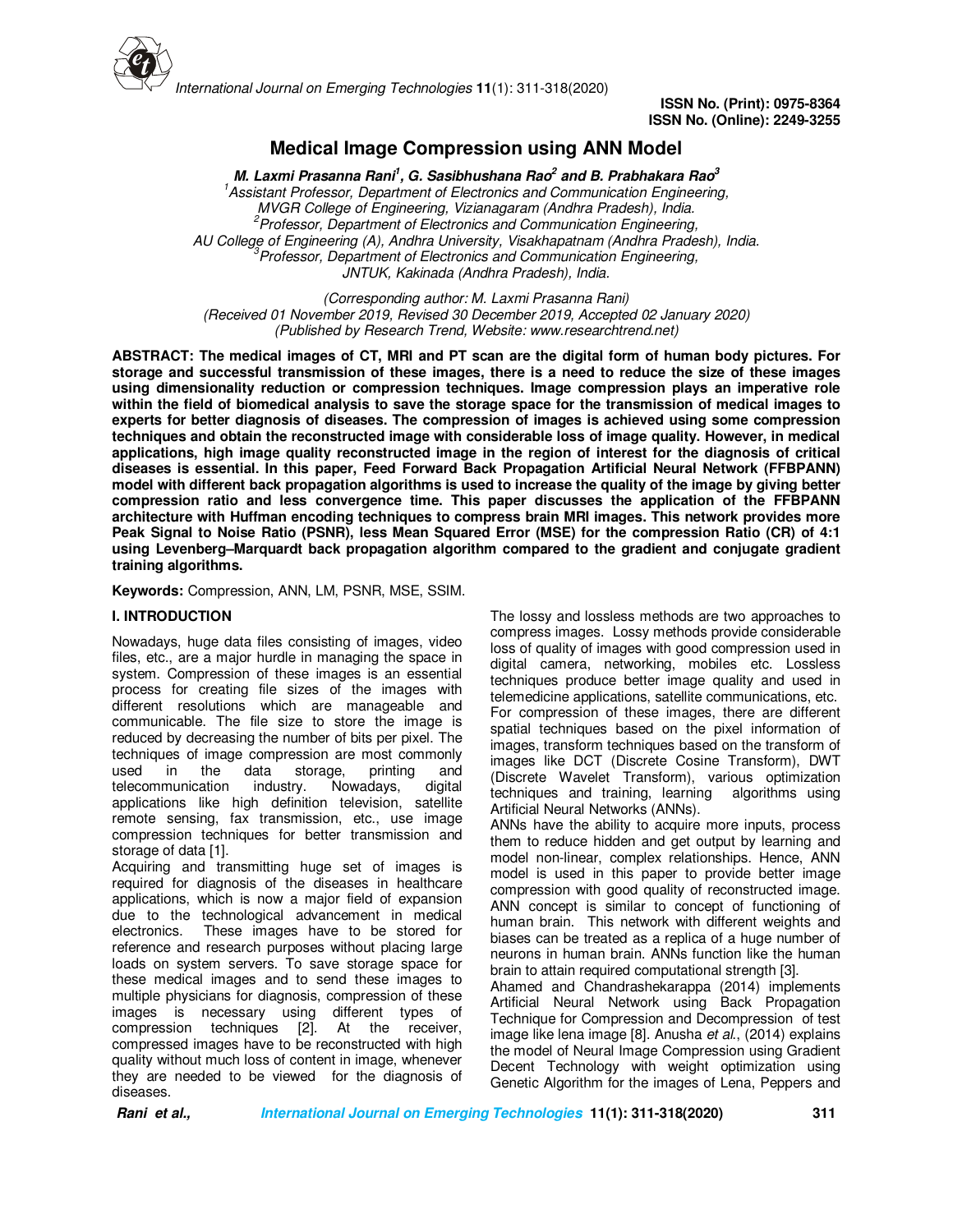boat [13]. Charles *et al.*, (2010) developed an adaptive method for image compression based on complexity level of the image and modification on levenbergmarquardt algorithm for the test image like cameraman image [16]. This paper presents FFBPANN model with back propagation algorithms of gradient descent, conjugate gradient and quasi newton to compress and to reconstruct of images at the output. The values of PSNR, MSE, SSIM, etc., obtained using different training algorithms with different hidden nodes are compared. The encoding technique of Huffman encoding is used after hidden layer to get better compressed output with fewer bits per pixel. The encoding, simulation, and training times for different training algorithms are also observed. The organization of this paper is such that the research method includes the architecture, functioning of ANN and the methodology for compression of images with different training algorithms are explained in section II. Section III presents results and discussion of different training algorithms. The conclusions are given in section IV.

#### **II. MATERIALS AND METHODS**

**Artificial Neural Networks (ANNs):** ANNs involve elementary components operating in parallel. It is operated similar to the functioning like a human brain. The novel structure of processing of information is the vital part of this network. ANNs are used to resolve the specific problems using interconnected processing components [3]. The adjustments of the inter connections existing between the neurons is called learning in biological systems. Based on learning, there are many fields such as neurocomputing, parallel distributed processing, machine learning algorithms, natural intelligent systems, and artificial neural networks to solve specific problems.



**Fig. 1.** Arrangement of ANN with input, hidden and output layers.

ANN architecture consists of input and output layers with hidden layer. The elements of each layer are called neurons/ nodes and these are simulated within dedicated hardware and sophisticated software [4-5]. The structure of ANN is shown in Fig. 1 below, consists of one input layer, one output layer, and one hidden layer. The inputs  $I_1$ ,  $I_2$ ,  $I_3$ ,  $\ldots$   $I_p$  of P components given as neurons to the input layers. The weights *WPQ*, *WQP* are the weights of input and hidden layers respectively. The components  $O_1$ ,  $O_2$ ,  $O_3$ , ...  $O_P$  are the reconstructed outputs from the output layer.

**Back Propagation Artificial Neural Network (BPANN):** In this BPANN structure, both the input and output layers are fully connected via hidden layer [7]. The difference between the actual output and the targeted output is referred as error. This error is reduced using back propagation by updating the weights of both input and hidden layers in backward direction. This process made the output from the output layer is closer to the targeted output. Thus this network is used to reduce the error and produce good compression with more accuracy [8]. This weight updating process and the methodology to reduce the error using BPANN architecture is explained below.

**Methodology:** The FFBPANNs consists of forward pass and backward pass throughout the network in forward and backward directions. The data transmitted in forward direction through the input and hidden layers and get actual response at the output layer. The fixed weights are used at both input, hidden layer during the forward direction and these are updated during the backward pass to minimize the error. The output is back propagated of the network to minimize error by updating the weights of input and hidden layers. The inputs at input layer are compressed at the hidden layer depending on the number of nodes in the hidden layer. The compression ratio is defined as the ratio of number of nodes at input layer to the number of nodes at hidden layer. This output at the hidden layer is encoded with Huffman method to reduce the number of bits. Thus, FFBPANNs are used to attain image compression and decompression. The different back propagation algorithms are applied to ANN architecture using various activation functions to get better image compression [6]. The steps involved in the image compression and reconstruction using FFBPANN are shown in Fig. 2.

**Image pre-processing:** The process getting the required format of input image from the original image to the ANN architecture is called preprocessing. Initially, the image is separated into blocks and each block consists of  $8 \times 8$  pixels. Each block of  $8 \times 8$  pixels can be converted into column vector of  $64 \times 1$  elements. Using normalization process, each pixel value is divided by 255.

**Defining a Network:** After preprocessing of an image, it can be given to the input of the network structure for the compression of images. The column vector of  $64 \times 1$ elements of each block is applied to the input nodes from node 1 to node P at input layer and this is input to neural network. The output can be obtained at output layer which is reconstructed image. Image compression is obtained by taking less number of hidden neurons/ nodes (Q) compared to input and output neurons/nodes(P).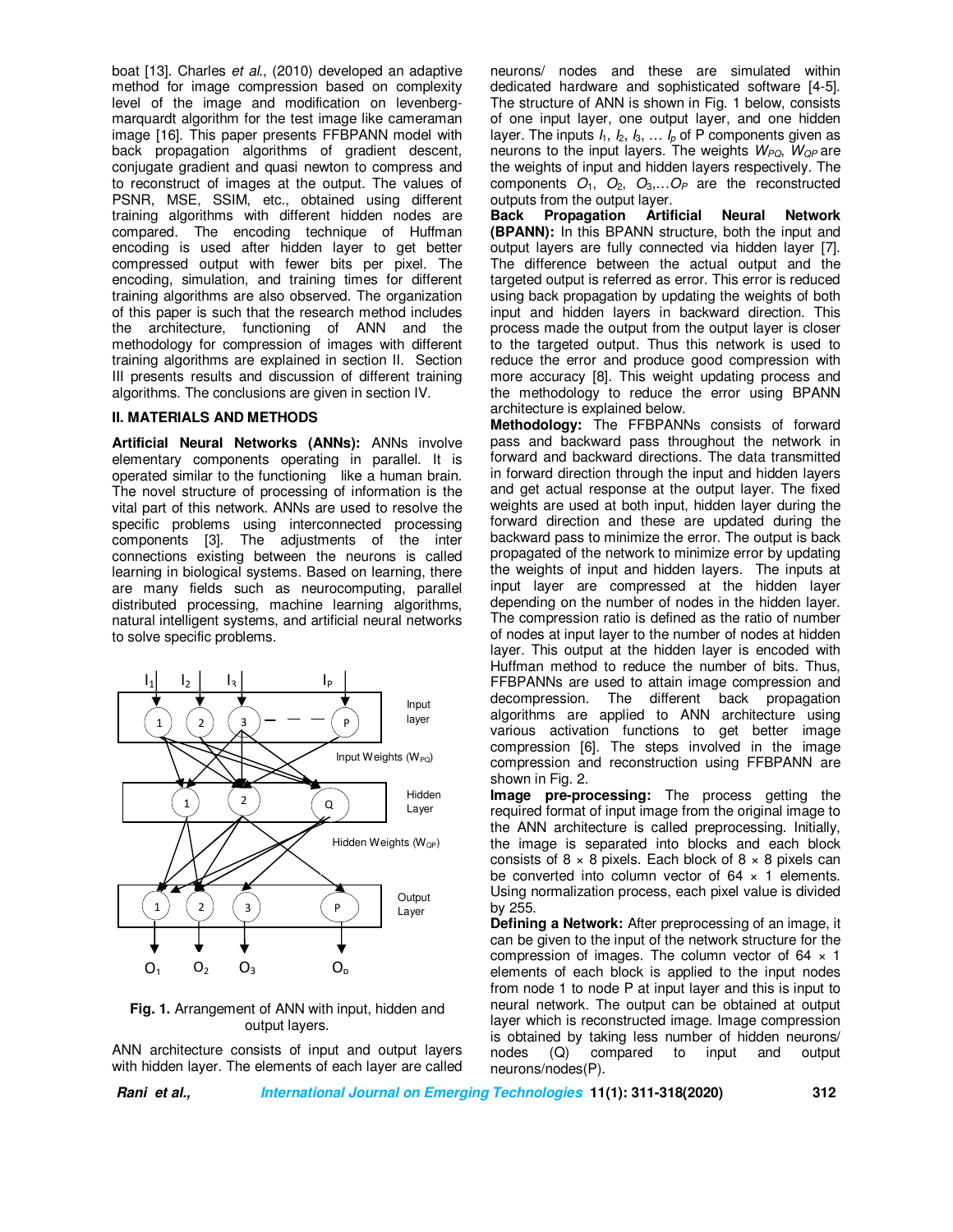

**Fig. 2.** The procedure involved in the process of compression and reconstruction of images using FFBPANN Model.

The output of hidden layer is the sum of products of inputs at input layer with their corresponding weights with non-linear activation function. At hidden layer, the compressed form of image is obtained. The output of hidden layer with their respective weights applied to output layer through the nonlinear activation function to get decompressed image. The process of compression of images using ANN model is similar to general image compression and this network structure is shown in Fig. 3.



**Fig. 3.** FFBPANN Architecture for image compression and decompression.

The encoder at the transmitter encodes the output from the hidden layer using Huffman encoding to reduce the number of bits and then transmits the encoded output to the receiver. The receiver receives and decodes the hidden layer outputs to generate reconstructed outputs. Each Pixel consists of 8 bits, is fed into each input node and the same pixels with les number of bits will be the output after the compression has done. This structure of ANN changes as the nodes varies from P down to Q of input to hidden layer respectively to achieve compression. ANNs, defined above are categorized either as linear or nonlinear depending upon the activation function employed at the hidden and output layers. Generally, Log-sigmoid function of nonlinear is commonly used as activation function in back propagation network due to its differentiable property [8- 9]. Generally, nonlinear active functions are used at hidden layer and linear functions like tangent functions at the output layer. In general, both linear and nonlinear problems can be solved by nonlinear transfer functions than linear ones. The non-linear activation/transfer function of Log-sigmoid is used at the input of hidden layer, and the activation function is s given in Eqn. (1).

$$
f(X) = \frac{1}{1 + \exp(-X)}\tag{1}
$$

The output bj of jth neuron in the feed forward network of hidden layer is given by the Eqn. (2).

$$
b_j = h(\sum_{1}^{Q} W_{ij} X_i + c_j)
$$
 (2)

where *bj* is output after input layer with their strength and weights of respective nodes. *h* is the activation function of hidden layer.  $W_{ii}$  is the weight of input nodes.  $c_j$  is the bias of the hidden layer, and hidden nodes are Q. The reconstructed output is specified by the equation given below

$$
m_k = g\left(\sum_{1}^{p} W_{kl} b_k + c_k\right) \tag{3}
$$

where,  $m_k$  is the actual output at output layer,  $g$  is the activation function at output layer, *Wkl* is the weight linking the  $k^{th}$  hidden node to the  $\hat{I}^h$  output node.  $c_k$  is the bias of the  $k^{\text{th}}$  neuron of the output layer and P is the number of nodes in the output layer.

**Training a Network:** After defining and creating ANN model, this model can be trained with training algorithms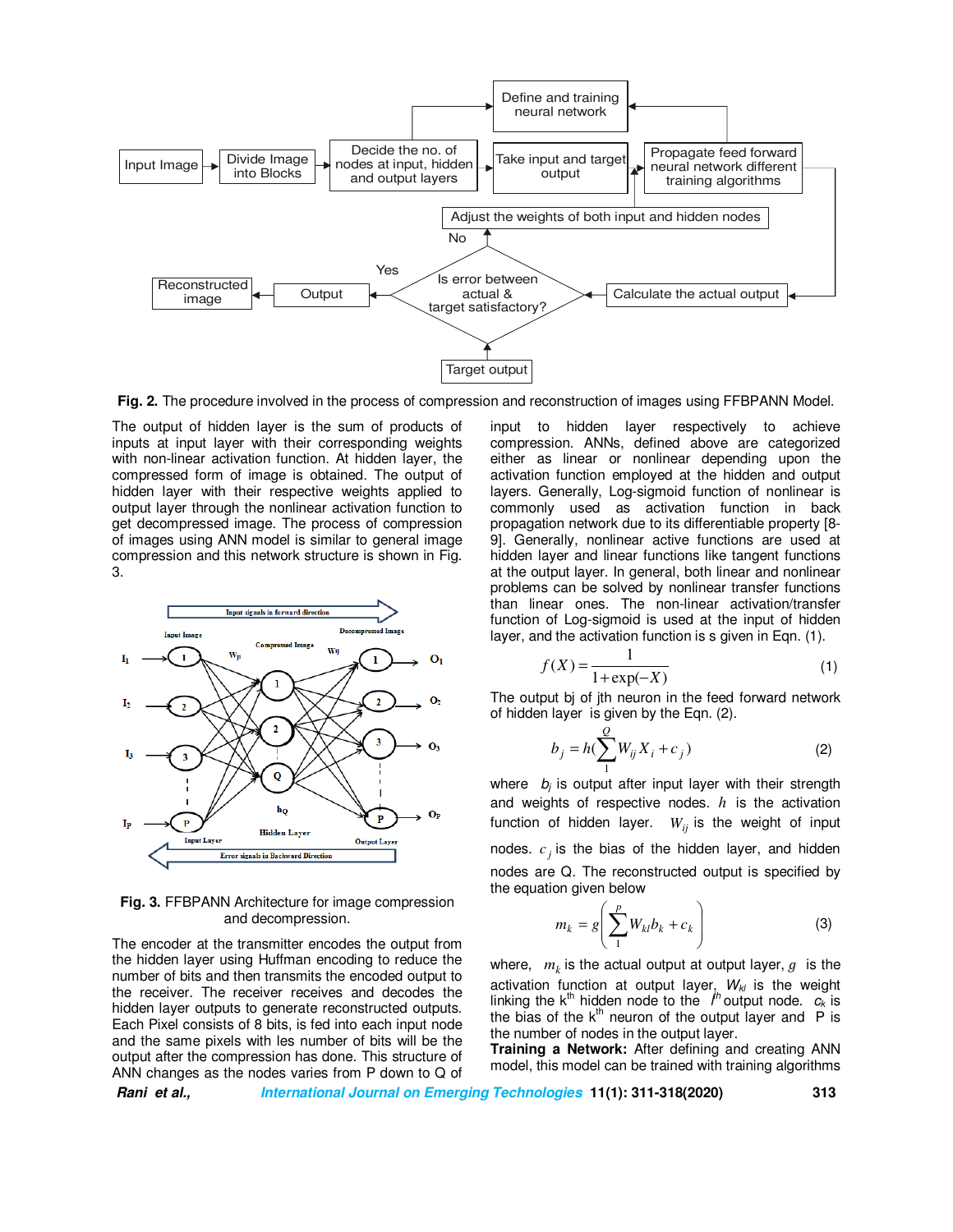by updating input and hidden weights. Input and hidden weights are chosen randomly.

After selecting the weights, training and learning will start. Supervised and unsupervised learning are two methods of learning used to train a network. Supervised learning provides desired outputs for the respective inputs providing the network. Unsupervised learning involve with the inputs and no corresponding output data [10-11].

**Training Algorithms:** After the selection of weights, different training algorithms are used to train a neural network. BP algorithm is used to make target output is nearer to actual output by updating weights of the input and hidden layers respectively. These weights are updated using the equation given below.

$$
W_{t+1} = W_t + \beta \delta W \tag{4}
$$

l, Where β is the learning coefficient. The value of is varied to make actual output equal to target output using different training algorithms [12]. The network is trained using these algorithms and get the training time and quality metrics for a given number of training epochs. The algorithms for the compression are Gradient Descent algorithms with four training functions, Conjugate Gradient algorithms with three training functions and also Quasi-Newton algorithms with three training functions.

**Gradient Descent Algorithms:** These algorithms are implemented based on basic gradient descent algorithm or steepest descent algorithm [13] and the weights and biases in the network are updated in the direction of the negative gradient of the performance function. These gradient descent algorithms consist of five BP training methods. They are Gradient Descent (GD), Gradient Descent with Momentum (GDM), Gradient descent with adaptive learning rate (GDA), Gradient descent with momentum and adaptive learning rate (GDX), Resilient back propagation (RP) methods.

**Conjugate Gradient Algorithms:** In conjugate gradient algorithms, weight adjustments are performed along conjugate directions. Three training methods are Scaled Conjugate Gradient (SCG), Conjugate Gradient back propagation with Fletcher-Reeves Updates (CGF), Conjugate Gradient back propagation with Polak-Riebre (CGP) Updates of BP [14].

**Quasi-Newton Algorithms:** In these algorithms, the Hessian matrix (second derivatives) can be taken as the current values of the weights and biases. These algorithms converge faster than conjugate gradient methods but with complexity because the computation of Hessian matrix requires more time.

– One Step Secant method (OSS) – The advantage of this algorithm is that storing of Hessian matrix is not required. This algorithm takes the identity matrix as previous Hessian matrix at each and every iteration. It is like a bridge between conjugate gradient and Quasi algorithms.

– Broyden Fletcher Goldfarb Shanno (BFGS) method closer to Newton's method of hill-climbing optimization technique which needs a stationary point of a function. This algorithm requires more storage space and computational time than the conjugate gradient methods but reduce the error effectively.

– Levenberg–Marquardt back propagation (LM) based on the non-linear real-valued functions. The error will be reduced in every iteration and provides accurate results after the completion of all iterations. Due to these features, LM algorithm becomes the fastest and accurate BP method.

LM Algorithm:

It is used to minimize squared error in each iteration by training the ANN model. This error [16] is defined in Eqn. (5).

$$
E(W) = \sum \left[ \sum (t_{ij} - o_{ij} 0^2) \right]
$$
 (5)

Here,  $W = [w_1, w_2, \dots, w_N]$  all weights of the network, number of weights are denoted by N,  $t_{ii}$  is the target output, *oij* is computed value from the trained network. Initially weights are fixed and they are updated using the equation given below.

 $W_{K+1} = W_K - (Q^T(R_K).Q(R_K) + II)^{-1}.Q^T(R_K).E$ (6) where *Q* is Jacobian matrix

$$
Q(t) = \frac{\partial e(t)}{\partial t} = \begin{bmatrix} \frac{\partial R(P_1, w)}{\partial w_1} \cdots \frac{\partial R(P_1, w)}{\partial w_m} \\ \vdots & \ddots & \vdots \\ \frac{\partial R(P_M, w)}{\partial w_1} \cdots \frac{\partial R(P_M, w)}{\partial w_m} \end{bmatrix}
$$
(7)

 $R(p_i, w)$  is the network function, identity matrix I and a damping factor '*l'*. This method is similar to Gauss-Newton method for  $l = 0$ . For higher values of 'l', this algorithm is modified to Steepest Decent algorithm. Hence, the value of *'l'* is, automatically adjusted to get secure convergence. The steps involved in LM method [16] are explained in flow chart given in Fig. 4.

In this method, if the learning factor is used to reduce the error in one iteration, then in the next iteration this learning factor is divided by some factor and increase speed to obtain best result. If an increase in error occurs, then this factor was multiplied by another factor to get the proper result. So, with selection of proper values of learning factors, LM method will produce the best results at phase of reconstruction within a short period. Therefore, LM method [17] requires the fewer number of iterations and requirement of memory is also less than other gradient descent and conjugate algorithms.

After training this ANN architecture with different training algorithms explained above, Huffman encoding technique is used at the output of hidden layer to get better compression of image size by reducing the number of bits. This compressed output with weights is applied to output layer and use of activation function to get the reconstructed image at the output.

**Quality Metrics:** The eminence in medical image compression using neural network is achieved by evaluating the performance metrics given below.

The quality of the image is represented by MSE is mean squared difference between original and decompressed image at the output.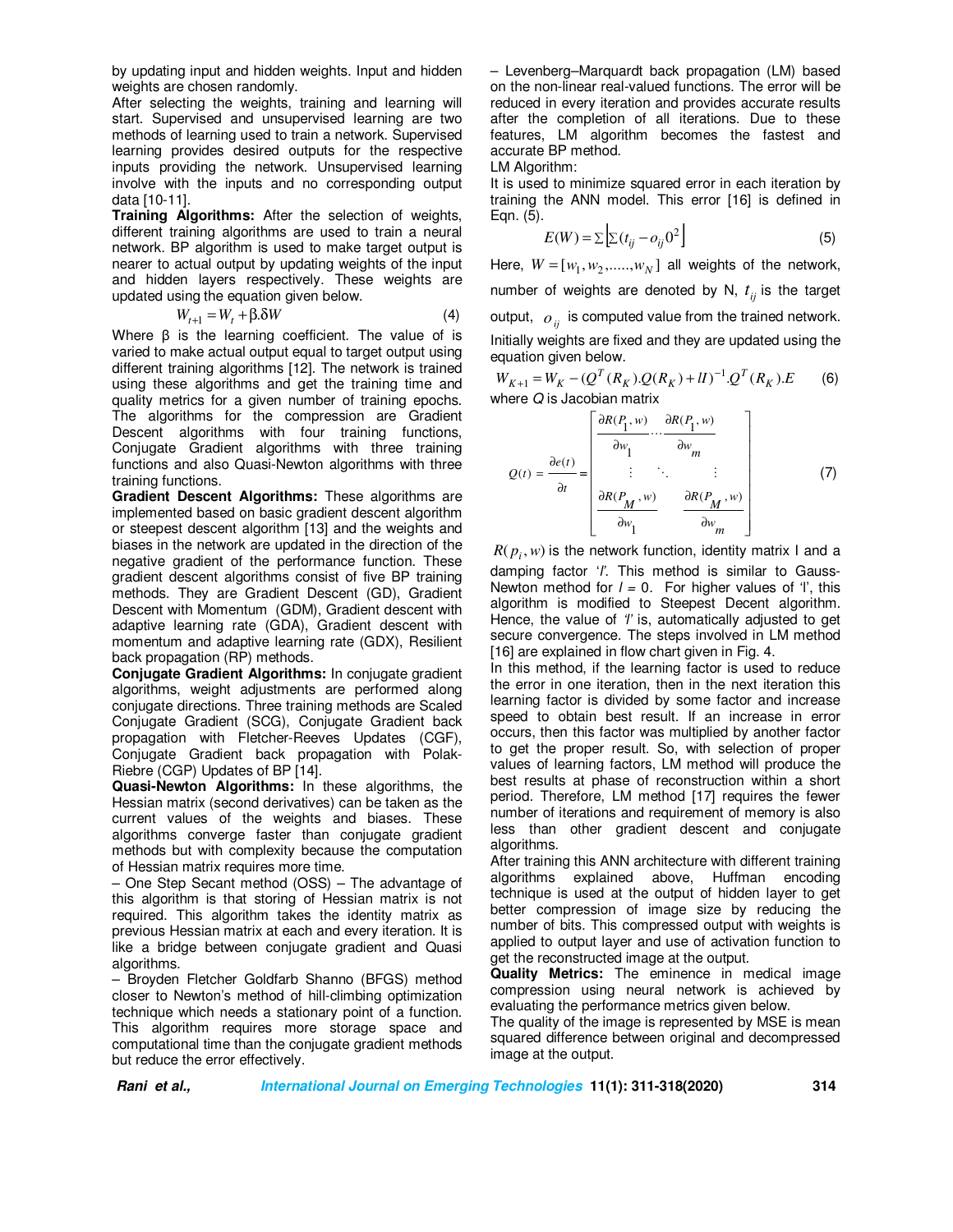

**Fig. 4.** Flow chart for steps in LM Algorithm.

$$
MSE = \frac{1}{XY} \sum_{r=0}^{X-1} \sum_{s=0}^{Y-1} ((A(r,s) - B(r,s))^2)
$$
(8)

Where *A*(*r, s*), *B*(*r, s*)*,* denotes the input and decompressed images.

PSNR is the other quality parameter gives the fineness of images. Better quality of output image is reproduced with high value of PSNR and less PSNR gives that less quality of reconstructed image.

$$
PSNR(dB) = 10 \log_{10} \left( \frac{255 \times 255}{MSE} \right)
$$
 (9)

Structural Similarity Index Measurement (SSIM) assesses the quality based on the computation luminance, the contrast and the structural part of the image. It gives the perceptual deviation between input and reconstructed images and predicts the quality of decompressed image.

The ratio of input neurons  $(N_i)$  to hidden neurons  $(N_h)$  is called Compression Ratio (CR) and is defined in Eqn. (10) [18]

$$
CR = \frac{N_i}{N_h} \tag{10}
$$

#### **III. RESULTS AND DISCUSSION**

The experiments have done using FFBPANN model with LM training algorithm to get the reconstructed image at the output. These experiments have done on MRI of brain images collected from Brats data set of brain images. In this paper, FFBPANN model is trained with different training functions of gradient descent, scaled conjugate gradient, LM and their performances are compared with respect to PSNR, MSE, and SSIM. The different training functions are GD, GDM, GDA, GDX, RP of gradient descent; SCG of conjugate gradient, and OSS, BFG, LM of quasi newton algorithms. The network has trained using each training algorithm for 64 inputs at input layer and with hidden neurons of 4, 8, and 16 with the compression ratios of 16:1, 8:1, and 4:1 respectively.

By increasing the no. of hidden nodes from 4 to 16, compression ratio decreased but image quality is enhanced in terms of more PSNR and SSIM. After the completion of training, the evaluated metrics are compared between the training functions and are shown in Table 1, 2 and 3 respectively. Tables 1 to 3 gives evaluated metrics of PSNR, MSE, and SSIM for brain MRI image with block size of 8x8 for the nodes at hidden layer are 4, 8 and 16 respectively. From results of LM training method, it is observed that the average PSNR is better than other algorithms. And the highest PSNR is obtained for 1000 epochs. MSE values of all algorithms are observed and from that results LM algorithm produces less error when compared to others.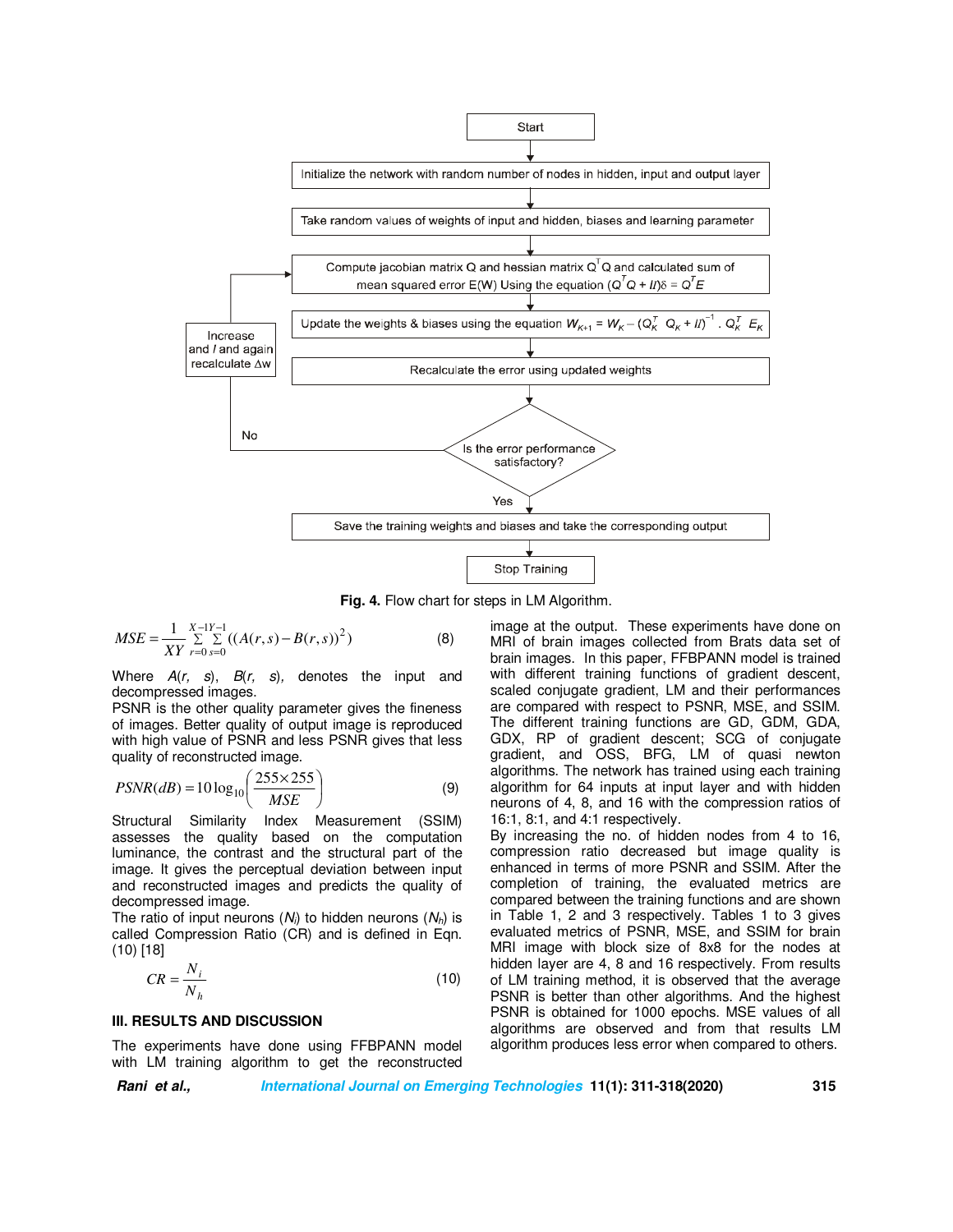From the results, it is also proved that, the LM method gives more SSIM value compared to other algorithms. The encoding technique of Huffman encoding used at hidden nodes to get better compressed output with less number of bits and different timings of encoding,

simulation, and training are observed and are given in Table 1, 2 and 3 respectively, for hidden nodes of 4, 8, 16 respectively. The training time for Quasi Newton algorithms of BFG and LM is more compared to other algorithms.

| Table 1: PSNR, MSE and SSIM and time for encoding, simulation and training using GD, GDM, GDA, GDX, |  |
|-----------------------------------------------------------------------------------------------------|--|
| BFG, RP, OSS, SCG and LM training methods for compression ratio of 16:1.                            |  |

| Training<br>Algorithm | <b>Training</b><br>methods | <b>PSNR</b> | <b>MSE</b>       | <b>SSIM</b> | Time for<br><b>Encoding</b><br>(sec) | Time for<br><b>Simulation</b><br>(sec) | <b>Training</b><br>Time<br>(sec) |
|-----------------------|----------------------------|-------------|------------------|-------------|--------------------------------------|----------------------------------------|----------------------------------|
|                       | GD                         | 9.9193      | $6.624e+03$      | 0.0091      | 0.3963                               | 0.2072                                 | 13.9705                          |
| Gradient Descent      | <b>GDM</b>                 | 9.1729      | 7.8666<br>$e+03$ | 0.0065      | 0.5440                               | 0.2327                                 | 15.6332                          |
|                       | <b>GDA</b>                 | 22.8154     | 340.048          | 0.7022      | 0.5672                               | 0.2188                                 | 17.2663                          |
|                       | <b>GDX</b>                 | 23.2928     | 304.649          | 0.7165      | 0.6138                               | 0.2100                                 | 17.2815                          |
|                       | <b>RP</b>                  | 23.8199     | 269.830          | 0.6863      | 0.6210                               | 0.2084                                 | 18.3927                          |
| Conjugate<br>Gradient | <b>SCG</b>                 | 26.4328     | 147.842          | 0.8311      | 0.6099                               | 0.2035                                 | 25.4429                          |
| Quasi Newton          | <b>OSS</b>                 | 25.7518     | 172.941          | 0.7623      | 0.6004                               | 0.1964                                 | 32.5603                          |
|                       | <b>BFG</b>                 | 25.3275     | 190.691          | 0.7159      | 0.2940                               | 0.3378                                 | 181.9011                         |
|                       | LM                         | 27.8585     | 106.47           | 0.8473      | 0.1411                               | 0.1388                                 | 248.4495                         |

**Table 2: PSNR, MSE, and SSIM and time for encoding, simulation, and training using GD, GDM, GDA, GDX, BFG, RP, OSS, SCG and LM training methods for compression ratio of 8:1.** 

| <b>Training</b><br>Algorithm | <b>Training</b><br>methods | <b>PSNR</b> | <b>MSE</b>   | <b>SSIM</b> | Time for<br><b>Encoding</b><br>(sec) | Time for<br><b>Simulation</b><br>(sec) | <b>Training</b><br><b>Time</b><br>(sec) |
|------------------------------|----------------------------|-------------|--------------|-------------|--------------------------------------|----------------------------------------|-----------------------------------------|
|                              | GD                         | 10.9193     | $5.2621e+03$ | 0.0192      | 0.3179                               | 0.2521                                 | 15.7181                                 |
|                              | <b>GDM</b>                 | 10.1729     | 6.2487e+03   | 0.0121      | 0.3650                               | 0.3723                                 | 14.8978                                 |
| <b>Gradient Descent</b>      | <b>GDA</b>                 | 25.8154     | 170.4271     | 0.7109      | 0.3354                               | 0.3699                                 | 16.7121                                 |
|                              | <b>GDX</b>                 | 26.2928     | 152.6868     | 0.7262      | 0.3301                               | 0.4148                                 | 15.4216                                 |
|                              | <b>RP</b>                  | 26.5199     | 144.9085     | 0.7878      | 0.3152                               | 0.4220                                 | 15.6554                                 |
| Conjugate<br>Gradient        | <b>SCG</b>                 | 28.1328     | 79.3960      | 0.8716      | 0.3117                               | 0.4123                                 | 17.7714                                 |
|                              | <b>OSS</b>                 | 27.2518     | 122.4343     | 0.7979      | 0.2956                               | 0.4147                                 | 26.4321                                 |
| Quasi Newton                 | <b>BFG</b>                 | 26.3275     | 151.4704     | 0.7176      | 0.6101                               | 0.1985                                 | 1231.7                                  |
|                              | LM                         | 29.4585     | 73.6602      | 0.9087      | 0.3228                               | 0.0952                                 | 2467.7                                  |

**Table 3: PSNR, MSE, and SSIM and time for encoding, simulation, and training using GD, GDM, GDA, GDX, BFG, RP, OSS, SCG, and LM training methods for compression ratio of 4:1.** 

| <b>Training</b><br>Algorithm | Training<br><b>Functions</b> | <b>PSNR</b> | <b>MSE</b>     | <b>SSIM</b> | Time for<br>Encoding<br>(sec) | Time for<br><b>Simulation</b><br>(sec) | <b>Training</b><br>Time of<br>network<br>(sec) |
|------------------------------|------------------------------|-------------|----------------|-------------|-------------------------------|----------------------------------------|------------------------------------------------|
| Gradient Descent             | GD                           | 13.1370     | $3.1577e + 03$ | 0.0257      | 0.8121                        | 0.4831                                 | 34.9045                                        |
|                              | <b>GDM</b>                   | 12.5674     | $3.6003e+03$   | 0.0215      | 0.3531                        | 0.2124                                 | 15.3053                                        |
|                              | GDA                          | 25.9971     | 163.4428       | 0.6004      | 0.7541                        | 0.4429                                 | 18.2446                                        |
|                              | <b>GDX</b>                   | 26.2514     | 154.1486       | 0.7053      | 0.4545                        | 0.2848                                 | 17.1513                                        |
|                              | <b>RP</b>                    | 27.6033     | 112.9134       | 0.8369      | 0.4614                        | 0.2784                                 | 19.0125                                        |
| Conjugate Gradient           | <b>SCG</b>                   | 30.1179     | 63.2828        | 0.8917      | 0.7250                        | 0.4320                                 | 32.1491                                        |
| Quasi Newton                 | <b>OSS</b>                   | 28.2560     | 97.1575        | 0.8636      | 0.7334                        | 0.4465                                 | 55.1477                                        |
|                              | <b>BFG</b>                   | 27.3982     | 149.0261       | 0.8180      | 0.4112                        | 0.2756                                 | 9.6360e<br>$+03$                               |
|                              | LM                           | 31.7083     | 43.8788        | 0.9243      | 18.7625                       | 15.2886                                | 14515                                          |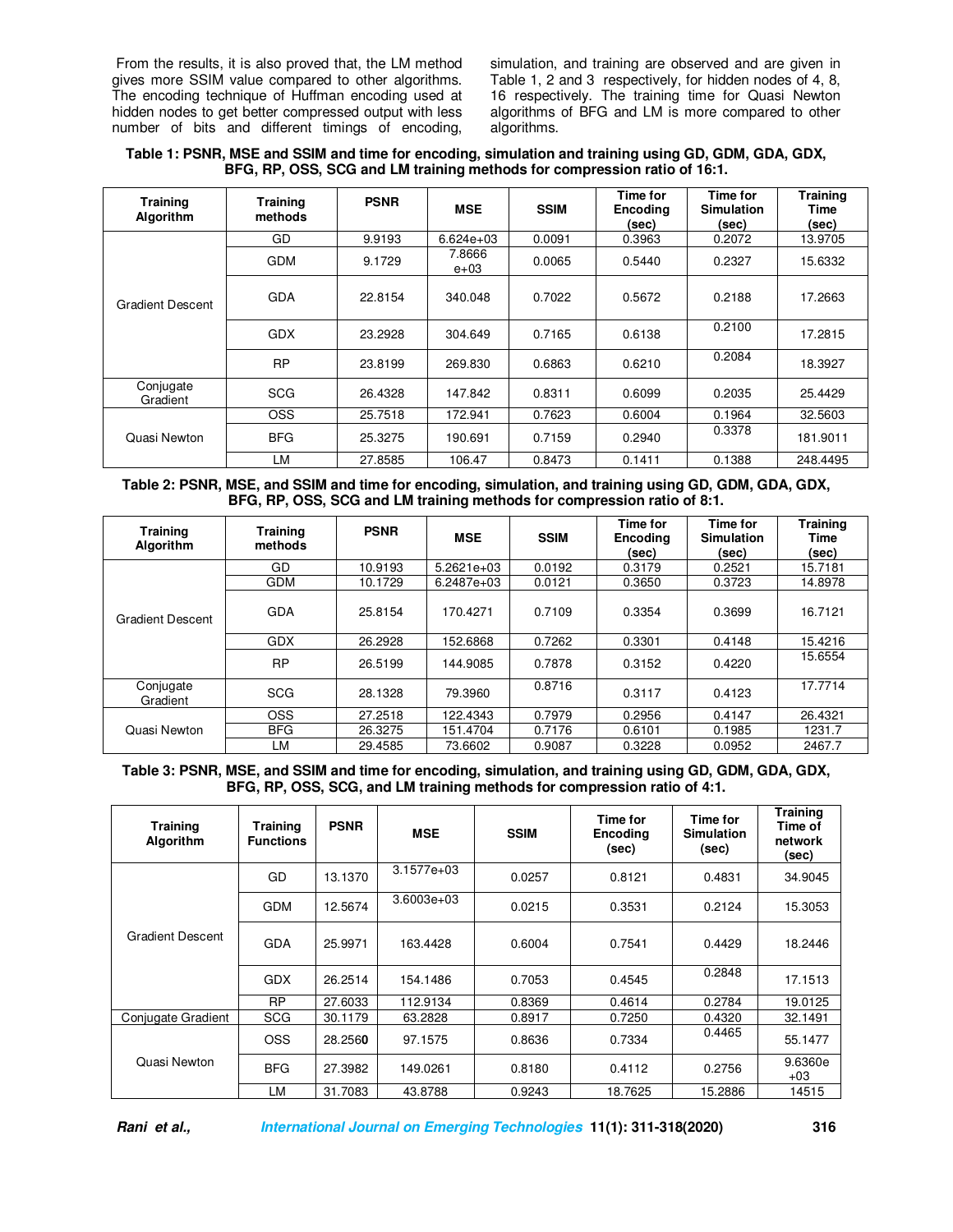#### **Table 4: Comparison of Huffman encoded bits at input layer (input image) and hidden layer (Compressed image) with hidden nodes 4, 8, 16, 32 and 64 respectively for LM algorithm.**

| <b>Hidden Nodes</b> | Huffman encoded bits<br>at input layer (Input<br>Image) | Huffman encoded bits<br>at hidden layer<br>(Compressed output) | <b>Compression ratio</b> |
|---------------------|---------------------------------------------------------|----------------------------------------------------------------|--------------------------|
|                     | 65536                                                   | 4096                                                           | 16:1                     |
|                     | 65536                                                   | 8192                                                           | 8:1                      |
| 16                  | 65536                                                   | 16384                                                          | 4:1                      |
| 32                  | 65536                                                   | 32768                                                          | 2:1                      |
| 64                  | 65536                                                   | 65536                                                          | . :1                     |



**Fig. 5.** (a) Brain MRI image (b) reconstructed image of GD (c) reconstructed image of GDM (d) reconstructed image of GDA (e) reconstructed image of GDX (f) reconstructed image of RP (g) reconstructed image of SCG (h) reconstructed image of OSS (i) reconstructed image of BFG (j) reconstructed image of LM training methods with 4:1 compression ratio respectively.





From results it is proved that LM takes more time for training compared to other algorithms. By varying the number of nodes at hidden layer (4, 8, 16, 32 and 64), the number of Huffman encoded bits at hidden layer reduces compared with input encoded bits. Hence the compression ratio is also varied.

Table 4 gives these results. Fig. 5 (a)-(j) represents input brain MRI image and reconstructed images of GD, GDM, GDA, GDX, BFG, RP, OSS, SCG, and LM training methods with hidden nodes of 16 respectively.



**Fig. 7.** Graph representing the variation of MSE values for GD, GDM, GDA, GDX, BFG, RP, OSS, SCG, and LM training methods with hidden nodes of 4, 8 and 16 respectively.



**Fig. 8.** Variation of SSIM values for GD, GDM, GDA, GDX, BFG, RP, OSS, SCG, and LM training methods with hidden nodes of 4, 8 and 16 respectively.